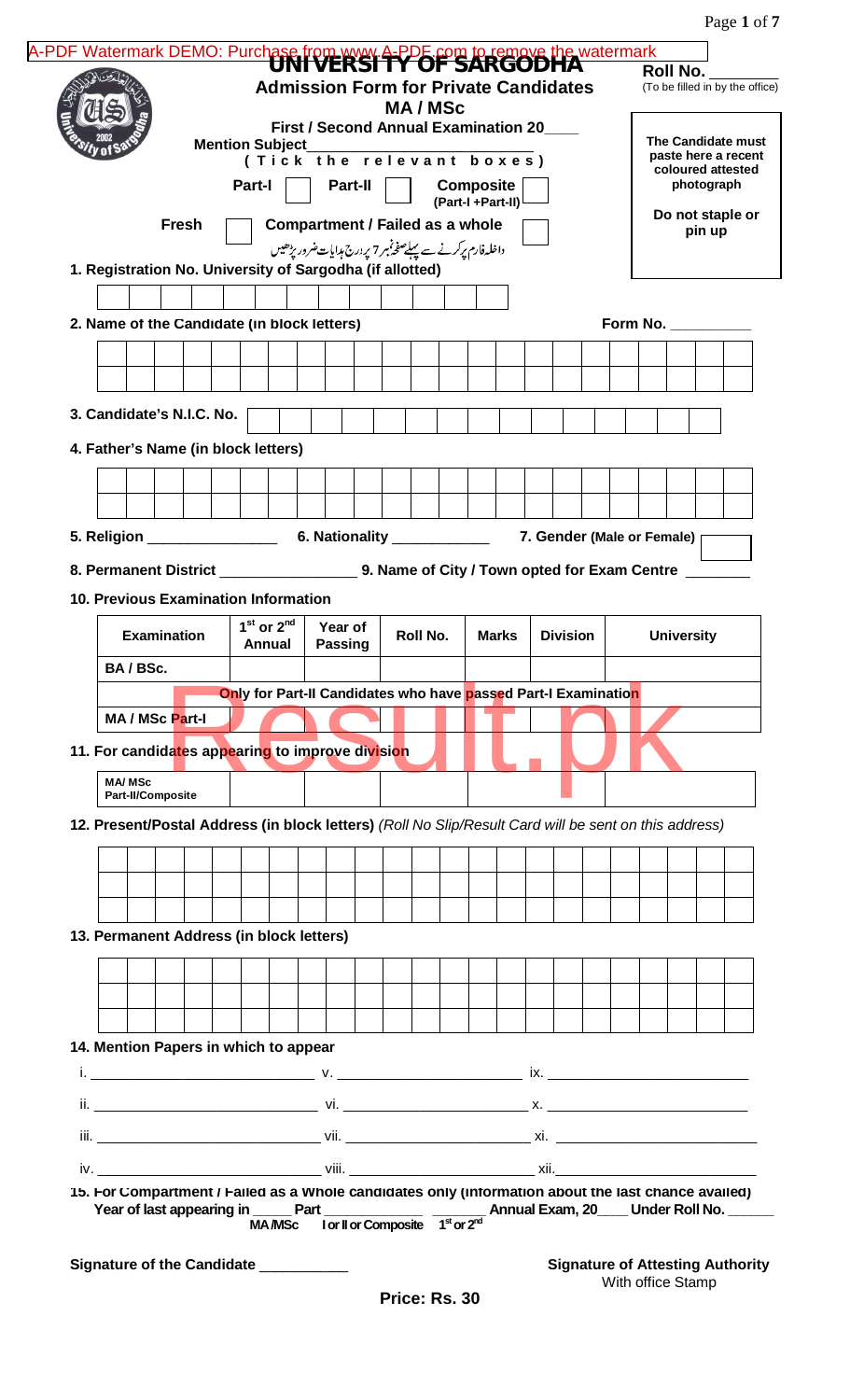

# **Do Not Print on This Page**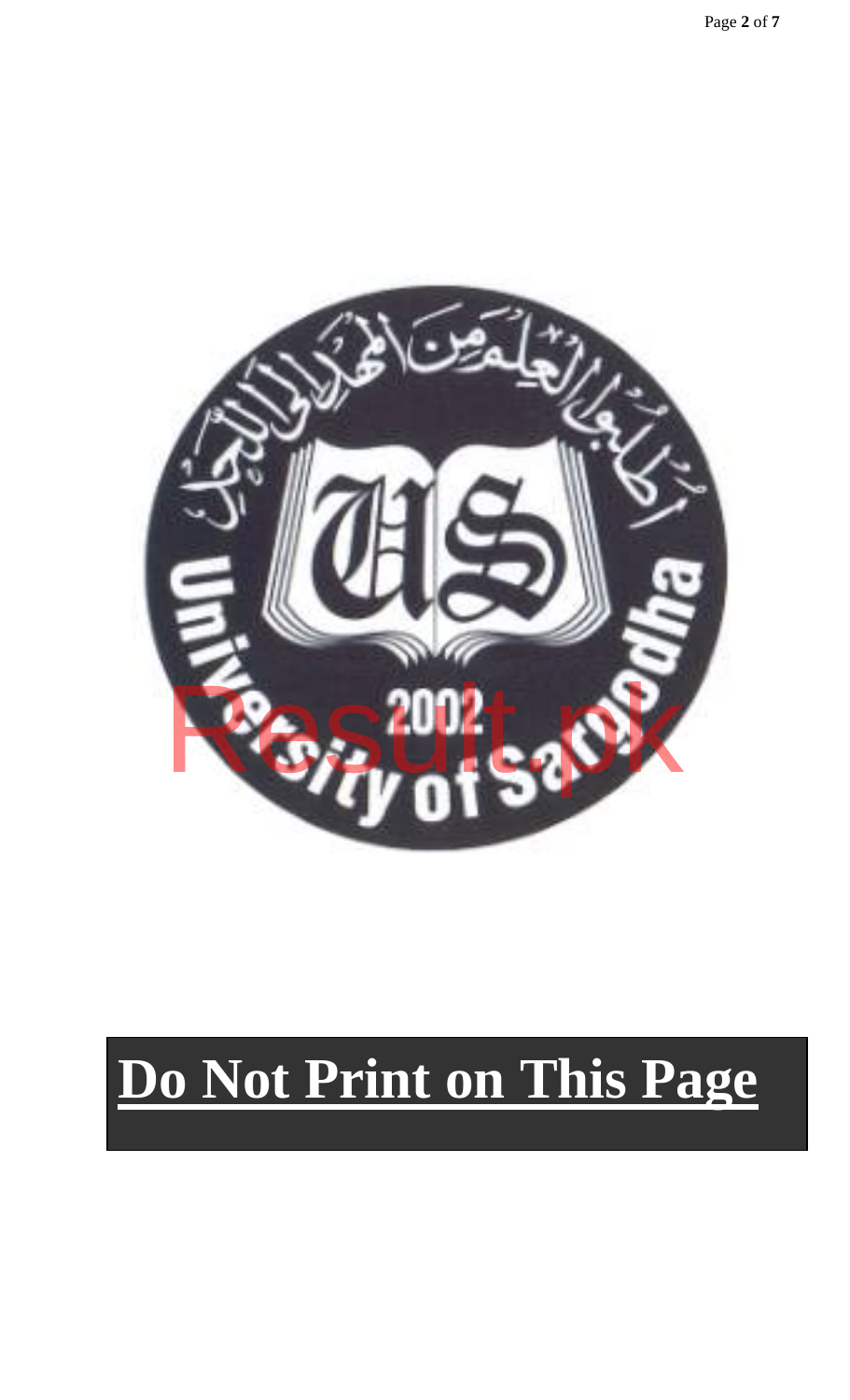Page **3** of **7**

|    |                                                                                                                                                                                                                                      | ADMISSION FORM FOR PRIVATE CANDIDATES ONLY<br>MASTER OF ARTS/SCIENCE $1^{ST}$ or $2^{nd}$ ANNUAL EXAMINATION 20 $\qquad$ .<br>Mention Part I or Part II or Composite (Part I+II) ____________ | UNIVERSITY OF SARGODHA                               |                                         |  |  | <b>Roll No.</b> ______<br>(To be filled in by the office) |
|----|--------------------------------------------------------------------------------------------------------------------------------------------------------------------------------------------------------------------------------------|-----------------------------------------------------------------------------------------------------------------------------------------------------------------------------------------------|------------------------------------------------------|-----------------------------------------|--|--|-----------------------------------------------------------|
|    |                                                                                                                                                                                                                                      |                                                                                                                                                                                               |                                                      |                                         |  |  |                                                           |
| 1. | Registration No. University of Sargodha(If allotted)_____________________________                                                                                                                                                    |                                                                                                                                                                                               |                                                      |                                         |  |  | Paste (with gum) one<br>recent coloured                   |
| 2. |                                                                                                                                                                                                                                      |                                                                                                                                                                                               |                                                      |                                         |  |  | attested photo here                                       |
|    | <b>Block letters</b>                                                                                                                                                                                                                 |                                                                                                                                                                                               | نام امیدوار اردومیں مسلسل کے استعمال کرنے کے استعمال |                                         |  |  | (Male & Female)                                           |
| 3. |                                                                                                                                                                                                                                      |                                                                                                                                                                                               |                                                      |                                         |  |  |                                                           |
| 4. | <b>Block letters</b>                                                                                                                                                                                                                 | والدكانام اردونيس فسيستقصص المستقصص المستقصص                                                                                                                                                  |                                                      |                                         |  |  |                                                           |
| 5. |                                                                                                                                                                                                                                      |                                                                                                                                                                                               |                                                      | 6.Religion 2004                         |  |  | Form No.                                                  |
| 7. |                                                                                                                                                                                                                                      |                                                                                                                                                                                               |                                                      |                                         |  |  |                                                           |
| 9. | Fee Paid Rs. _______Vide Challan No. _________Dated__________Habib Bank Ltd. Branch ______________                                                                                                                                   |                                                                                                                                                                                               |                                                      |                                         |  |  |                                                           |
|    | شهركا نام جهاں المتحان دينا ہے - سیسسسسسسسسسسسسسسسست 10. <b>Name of the City opted for Centre</b>                                                                                                                                    |                                                                                                                                                                                               |                                                      |                                         |  |  |                                                           |
|    |                                                                                                                                                                                                                                      |                                                                                                                                                                                               |                                                      |                                         |  |  |                                                           |
|    |                                                                                                                                                                                                                                      |                                                                                                                                                                                               |                                                      |                                         |  |  | For Office Use Only                                       |
|    | 12. Names of Compulsory / Optional Papers in which to appear                                                                                                                                                                         |                                                                                                                                                                                               |                                                      |                                         |  |  |                                                           |
|    |                                                                                                                                                                                                                                      |                                                                                                                                                                                               |                                                      |                                         |  |  | Diary No.                                                 |
|    | $\mathbf{L}$                                                                                                                                                                                                                         | <u> 1989 - Johann Harry Harry Harry Harry Harry Harry Harry Harry Harry Harry Harry Harry Harry Harry Harry Harry</u>                                                                         |                                                      | VII. <u>___________________________</u> |  |  | Date:- _____________                                      |
|    | Ш.                                                                                                                                                                                                                                   |                                                                                                                                                                                               |                                                      |                                         |  |  |                                                           |
|    | III.                                                                                                                                                                                                                                 | <u> IX. Januari 1999 - IX. Januari 1999 - IX. Januari 1999 - IX. Januari 1999 - IX. Januari 1999 - IX. Januari 19</u>                                                                         |                                                      |                                         |  |  |                                                           |
|    |                                                                                                                                                                                                                                      |                                                                                                                                                                                               |                                                      |                                         |  |  |                                                           |
|    | IV.                                                                                                                                                                                                                                  |                                                                                                                                                                                               |                                                      |                                         |  |  |                                                           |
|    | V.                                                                                                                                                                                                                                   |                                                                                                                                                                                               | XI.                                                  |                                         |  |  |                                                           |
|    | VI.                                                                                                                                                                                                                                  |                                                                                                                                                                                               | XII.                                                 |                                         |  |  |                                                           |
|    |                                                                                                                                                                                                                                      |                                                                                                                                                                                               |                                                      |                                         |  |  |                                                           |
|    | 13. Are you going to appear for the first time in M.A/M.Sc Examination? (Cross irrelevant) Yes / No                                                                                                                                  |                                                                                                                                                                                               |                                                      |                                         |  |  |                                                           |
|    | Roll No.                                                                                                                                                                                                                             |                                                                                                                                                                                               | Marks obtained                                       | (only for Part-II candidate)            |  |  |                                                           |
|    | 14. FOR COMPARTMENT / FAILED AS A WHOLE CANDIDATES. The year of appearing in MA/MSc Part-I/                                                                                                                                          |                                                                                                                                                                                               |                                                      |                                         |  |  |                                                           |
|    |                                                                                                                                                                                                                                      |                                                                                                                                                                                               |                                                      |                                         |  |  |                                                           |
|    | compartment or failed as a whole in the following papers.                                                                                                                                                                            |                                                                                                                                                                                               |                                                      |                                         |  |  |                                                           |
|    |                                                                                                                                                                                                                                      |                                                                                                                                                                                               |                                                      | vii.                                    |  |  |                                                           |
|    |                                                                                                                                                                                                                                      |                                                                                                                                                                                               |                                                      | viii.                                   |  |  |                                                           |
|    |                                                                                                                                                                                                                                      |                                                                                                                                                                                               |                                                      | IX.                                     |  |  |                                                           |
|    |                                                                                                                                                                                                                                      |                                                                                                                                                                                               |                                                      | х.                                      |  |  |                                                           |
|    | V.                                                                                                                                                                                                                                   |                                                                                                                                                                                               |                                                      | xi.                                     |  |  |                                                           |
|    | vi. <u>In the second contract of the second contract of the second contract of the second contract of the second contract of the second contract of the second contract of the second contract of the second contract of the sec</u> |                                                                                                                                                                                               |                                                      | xii.                                    |  |  |                                                           |
|    |                                                                                                                                                                                                                                      |                                                                                                                                                                                               |                                                      |                                         |  |  |                                                           |
|    |                                                                                                                                                                                                                                      |                                                                                                                                                                                               |                                                      |                                         |  |  |                                                           |
|    | 15 Present/Postal Address (in block letters) This address must be same as on page #01)                                                                                                                                               |                                                                                                                                                                                               |                                                      |                                         |  |  |                                                           |
|    |                                                                                                                                                                                                                                      |                                                                                                                                                                                               |                                                      |                                         |  |  |                                                           |
|    |                                                                                                                                                                                                                                      |                                                                                                                                                                                               |                                                      |                                         |  |  |                                                           |

#### 16. **For those who are going to appear in MA/ MSc Part – I / Composite after passing an exam, equivalent to BA/BSc** Name of the Examination Passed\_\_\_\_\_\_Roll No. \_\_\_\_\_\_\_\_\_\_\_ Year\_\_\_\_\_\_ Name of the Institution\_\_\_\_\_\_\_\_\_\_\_\_\_\_\_\_\_\_\_\_\_\_\_\_\_\_\_\_\_\_\_ (attested copies of

Degree or Result Card of such an Exam & equivalence certificate must be attached with the Admission Form)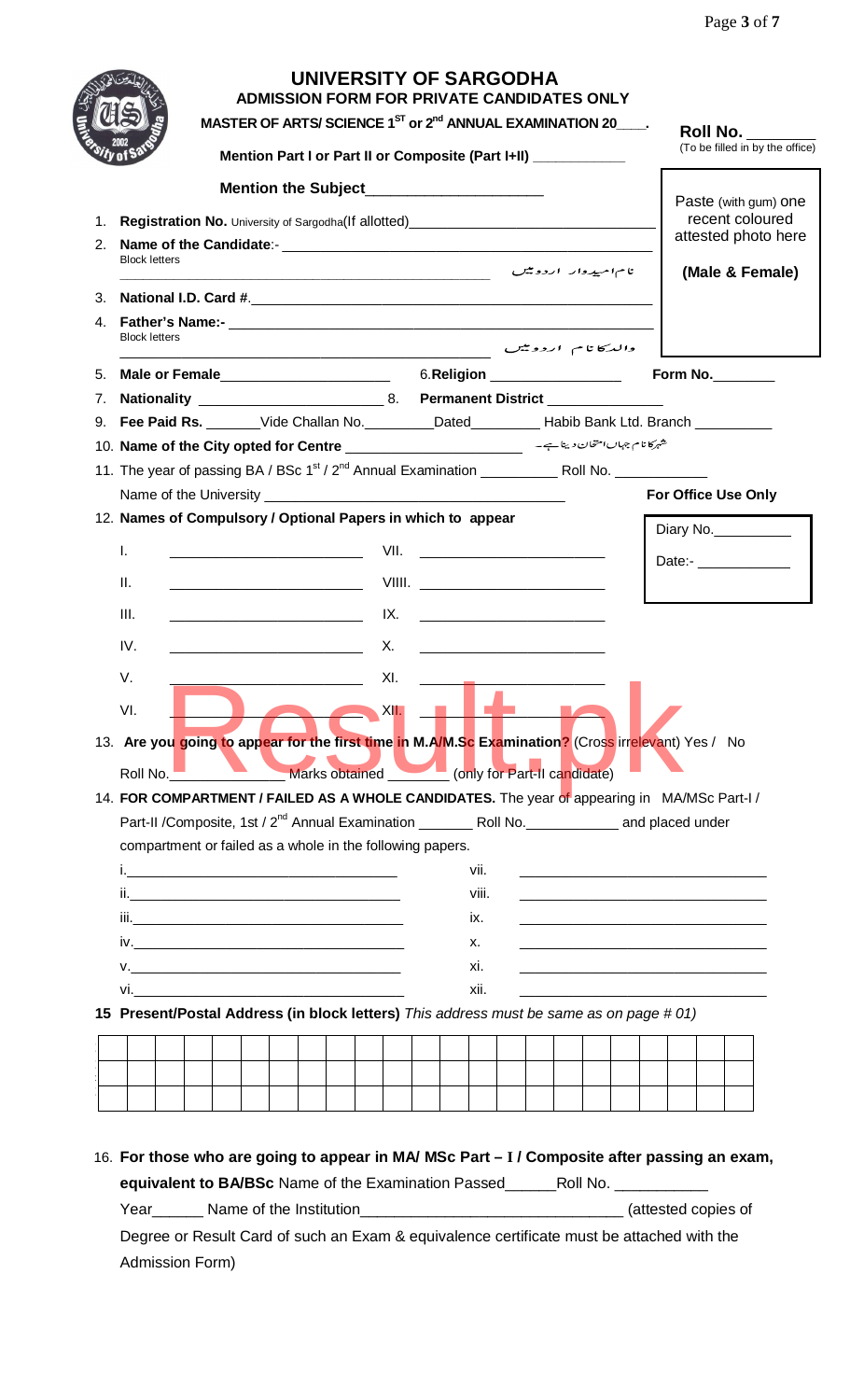#### **DECLARATION:**

- 1. All the particulars mentioned above are correct and that in case of any difficulty arising out of inaccuracy therein, I shall be responsible for the consequences.
- 2. I have not attended any college / university during the academic year preceding this Examination.

\_\_\_\_\_\_\_\_\_\_\_\_\_\_\_\_\_\_\_\_\_\_\_\_\_\_\_\_\_\_\_\_\_\_\_\_\_\_\_\_\_\_\_\_\_\_\_\_\_\_\_\_\_\_\_\_\_\_\_\_\_\_\_\_\_\_\_\_\_\_\_\_\_\_\_\_\_\_\_\_\_

\_\_\_\_\_\_\_\_\_\_\_\_\_\_\_\_\_\_\_\_\_\_\_\_\_\_\_\_\_\_\_\_\_\_\_\_\_\_\_\_\_\_\_\_\_\_\_\_\_\_\_\_\_\_\_\_\_\_\_\_\_\_\_\_\_\_\_\_\_\_\_\_\_\_\_\_\_\_\_\_\_

- 3. I solemnly declare that I shall not take part in walkout or protest in any paper during the Exam.
- 4. I have read the instructions carefully given at the backside of Address Slip & shall abide by them.

#### **Present Address**

Permanent Address \_

**Signature of the Candidate** (In English) \_\_\_\_\_\_\_\_\_\_\_\_\_\_\_\_\_\_\_\_\_\_

#### **This Admission Form may be got attested by any one of the following**

- 1. All Chairmen of Teaching Departments, Associate Professors, Assistant Professors & Lecturers of the University of Sargodha.
- 2. Principal/Associate Professor/Assistant Professor/Lecturers of any Govt. College.
- 3. Headmaster/Headmistress of any Govt. High School
- 4. For the Military Personnel, only respective Commanding Officers are authorized to attest their Forms/relevant documents.

The officer signing the certificates below is requested to see that the blank certificates are duly filled in.

Under no circumstances shall any officer forward Admission Form of any candidate to the University office unless the candidate has satisfied him/her that he/she has remitted full fee for the M.A/M.Sc Part-I/II/Composite, 1<sup>st</sup> /2<sup>nd</sup> Annual Examination 20\_\_\_\_ to the Treasurer, University of Sargodha through approved branches of Habib Bank Ltd. Only. ing the certificates below is requested to see that the blank certificates are duly filled<br>mstances shall any officer forward Admission Form of any candidate to the University<br>has satisfied him/her that he/she has remitted

#### **ATTESTATION CERTIFICATE**

i) I certify that the candidate has remitted full **fee** for the MA/MSc Part-I/II/Composite, 1<sup>st</sup>/2<sup>nd</sup>

Annual Examination 20\_\_\_\_.vide Challan No. \_\_\_\_\_\_\_\_\_\_ Dated \_\_\_\_\_\_\_\_\_\_\_HBL Branch\_\_\_

(Challan is attached on Fee Form)

ii) I certify that the candidate has satisfied me by showing the BA/BSc I/II Annual Examination 20\_ Degree/Result Card of the \_\_\_\_\_\_\_\_\_\_\_\_\_University and he/she has a good moral character.

iii) He / She filled in and signed the particulars overleaf in my presence and the particulars filled in by the candidate on the reverse are correct.

iv) He/She has not attended any College/University as a regular student at any time during the academic year preceding the Examination.

v) The candidate has satisfied me by production of original documents and Prima facie, he/she is eligible to appear in the M.A/M.Sc Part-I/II/Composite,  $1<sup>st</sup>/2<sup>nd</sup>$  Annual Examination, 20\_\_\_\_.

vi) In case a candidate is residing in Pakistan but outside Punjab province, a Migration Certificate / NOC from the Registrar of the University of his Respective Territorial Jurisdiction, **is attached or will be furnished later on.**

| Signature of the attesting authority | <b>Office Stamp</b> |
|--------------------------------------|---------------------|
| <b>Name</b>                          | <b>Designation</b>  |

**(The officer attesting this form should himself / herself enter his / her name and designation)**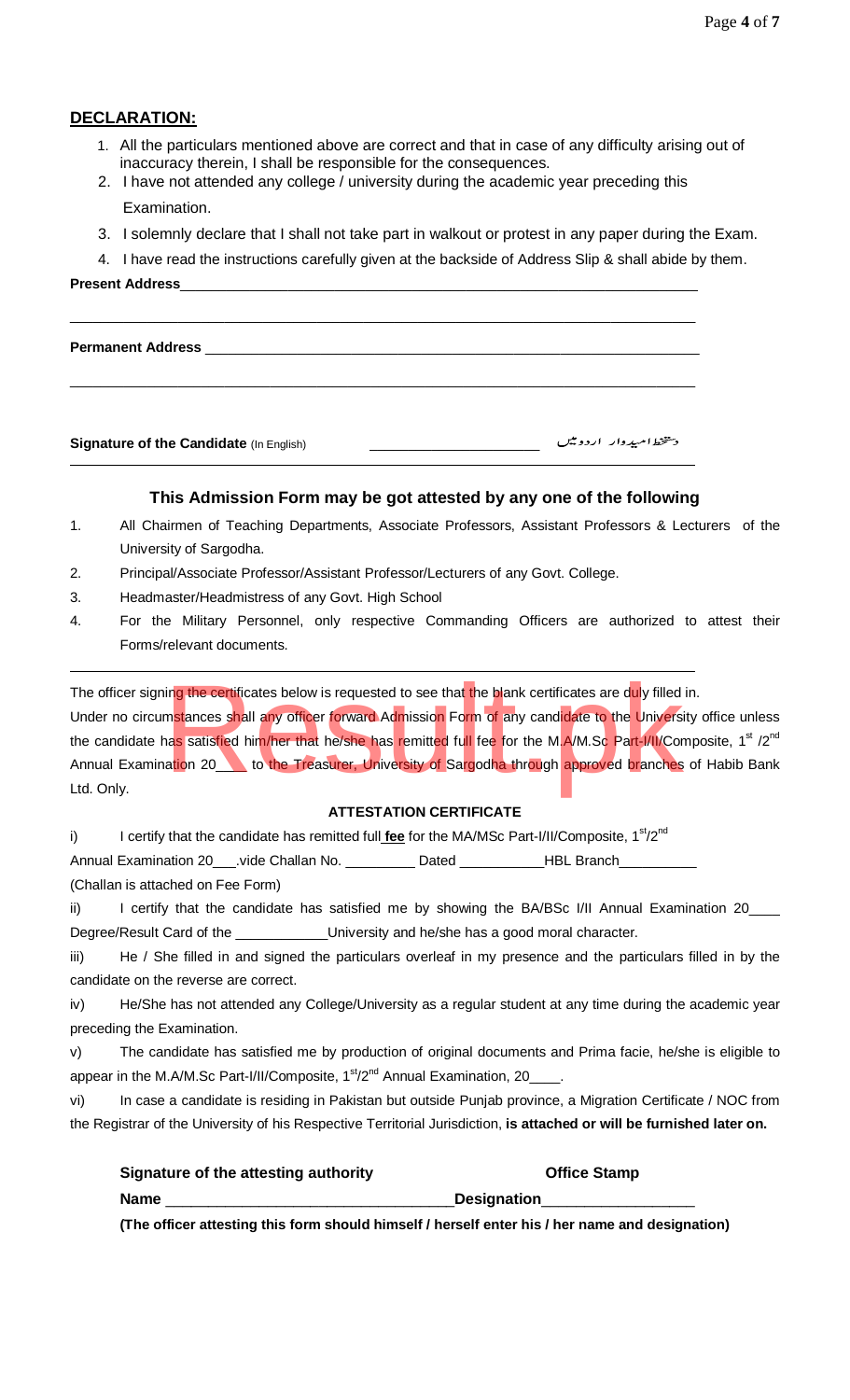| Form No. | UNIVERSITY OF SARGODHA<br><b>FEE RECEIPT FORM</b>                                                    |                                                                                                                                                                                                     | Roll No.<br>(for office use only)                             |
|----------|------------------------------------------------------------------------------------------------------|-----------------------------------------------------------------------------------------------------------------------------------------------------------------------------------------------------|---------------------------------------------------------------|
|          | MASTER OF ARTS/SCIENCE 1 <sup>ST</sup> or 2 <sup>nd</sup> ANNUAL EXAMINATION 20 .                    |                                                                                                                                                                                                     |                                                               |
|          | Mention Part I or Part II or Composite (Part I+II) __________                                        |                                                                                                                                                                                                     |                                                               |
|          | Mention the Subject__________________                                                                |                                                                                                                                                                                                     |                                                               |
|          | Registration No. University of Sargodha (if allotted) __________________________                     |                                                                                                                                                                                                     |                                                               |
|          |                                                                                                      |                                                                                                                                                                                                     |                                                               |
|          |                                                                                                      |                                                                                                                                                                                                     |                                                               |
|          |                                                                                                      |                                                                                                                                                                                                     |                                                               |
|          | Amount of fee paid Rs. ________________Bank Challan No. ______________________Dated ________________ |                                                                                                                                                                                                     |                                                               |
|          |                                                                                                      |                                                                                                                                                                                                     |                                                               |
|          | 4. For compartment / failed as a whole candidates, mention last Roll No. ________M.A/M.Sc            |                                                                                                                                                                                                     |                                                               |
|          |                                                                                                      |                                                                                                                                                                                                     | Diary No. $\frac{1}{\sqrt{2}}$                                |
|          | Signature of the candidate (In English) _____________________________                                |                                                                                                                                                                                                     | Dated                                                         |
|          | بینک حالان کی اصل رسیدیہاں گوند ہے<br>رسیدکو پین پاسٹیپل کرنامنع ہے                                  | <b>Present Address (in block letters)</b><br>This address must be same as on page 1<br>It is certified that the candidate has<br>deposited Rs. __________ in HBL<br>vide Challan No. ______________ | <b>Signature &amp; Stamp of</b><br><b>Attesting Authority</b> |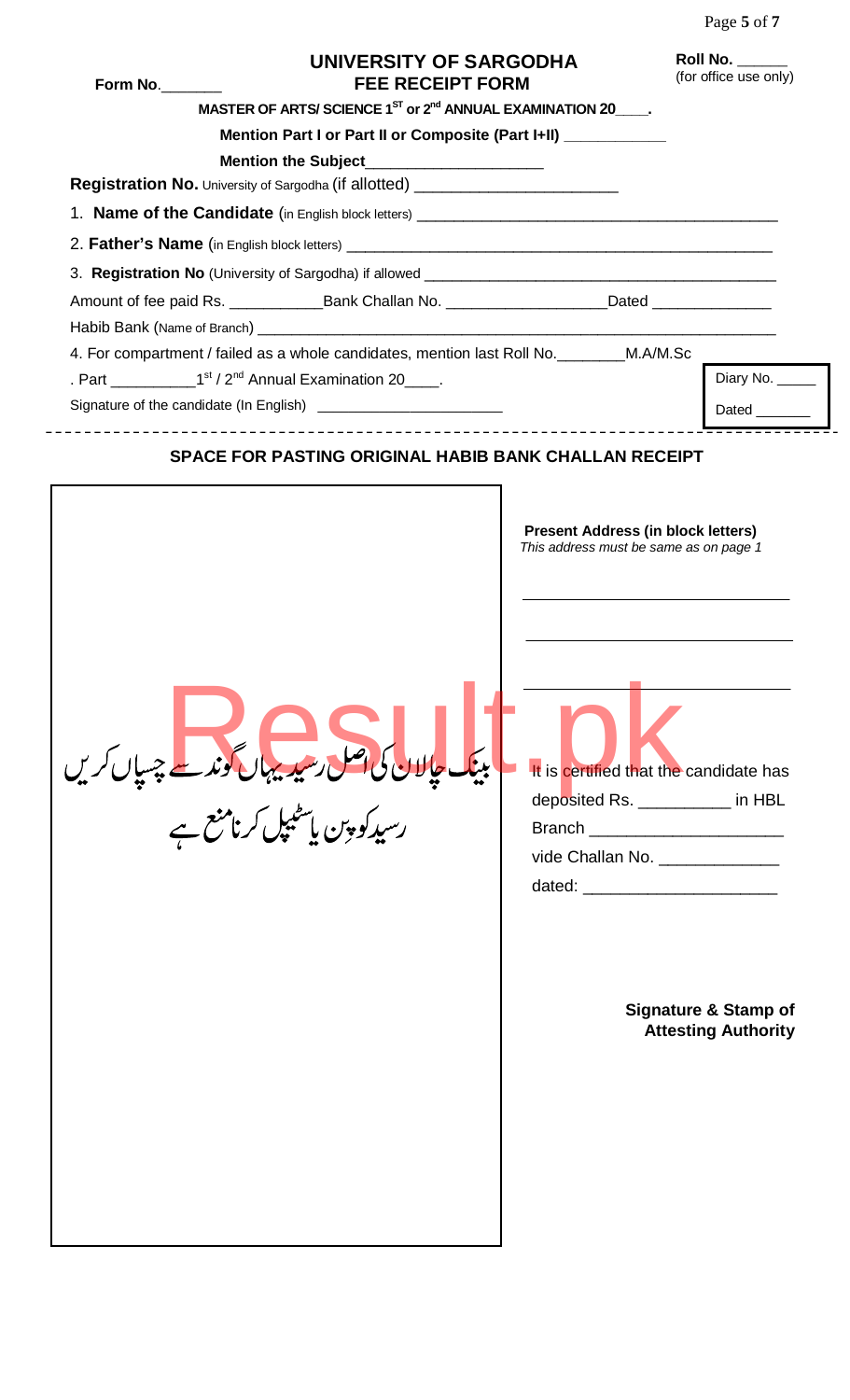#### **Slips to be filled in by the candidate**

(Write Neat & Clean, Roll No. to be left Blank) This address must be same as on Page # 1 Roll No Slips/Result Card shall be sent on this address)

#### **REGISTERED/U.P.C. / EXPRESS REGISTERED/U.P.C. / EXPRESS**

|  | <b>Roll No.</b> (To be filled in by the office) |  |
|--|-------------------------------------------------|--|
|  |                                                 |  |
|  | Father's Name                                   |  |
|  |                                                 |  |
|  |                                                 |  |
|  |                                                 |  |

\_\_\_\_\_\_\_\_\_\_\_\_\_\_\_\_\_\_\_\_\_\_\_\_\_\_\_\_\_\_\_\_\_\_\_\_\_\_ \_\_\_\_\_\_\_\_\_\_\_\_\_\_\_\_\_\_\_\_\_\_\_\_\_\_\_\_\_\_\_

### **REGISTERED/U.P.C. /EXPRESS REGISTERED/U.P.C. /EXPRESS**

| <b>Roll No.</b> | (To be filled in by the office) | <b>Roll No.</b>                                                                                                                                                                                                                | (To be filled in by the office) |
|-----------------|---------------------------------|--------------------------------------------------------------------------------------------------------------------------------------------------------------------------------------------------------------------------------|---------------------------------|
|                 |                                 | Name: when the contract of the contract of the contract of the contract of the contract of the contract of the contract of the contract of the contract of the contract of the contract of the contract of the contract of the |                                 |
| Father's Name:  |                                 | Father's Name: ______                                                                                                                                                                                                          |                                 |
| Address:        |                                 | Address: <b>B</b>                                                                                                                                                                                                              |                                 |
|                 |                                 |                                                                                                                                                                                                                                |                                 |
|                 |                                 |                                                                                                                                                                                                                                |                                 |

| Roll No.       | (To be filled in by the office) |
|----------------|---------------------------------|
| Name: ________ |                                 |
| Father's Name: |                                 |
| Address: __    |                                 |
|                |                                 |
|                |                                 |
|                |                                 |

#### **REGISTERED/U.P.C. /EXPRESS REGISTERED/U.P.C. /EXPRESS**

| Roll No. | (To be filled in by the office) | <b>Roll No.</b>                       | (To be filled in by the office) |
|----------|---------------------------------|---------------------------------------|---------------------------------|
|          |                                 |                                       |                                 |
|          |                                 | Father's Name: ____________________   |                                 |
| Address: |                                 | Address: ____________________________ |                                 |
|          |                                 |                                       |                                 |

| Roll No._________________ | (To be filled in by the office) | Roll No._________ | (To be filled in by the office)       |
|---------------------------|---------------------------------|-------------------|---------------------------------------|
|                           |                                 |                   |                                       |
|                           |                                 |                   | Father's Name: ______________________ |
|                           |                                 |                   |                                       |
|                           |                                 |                   |                                       |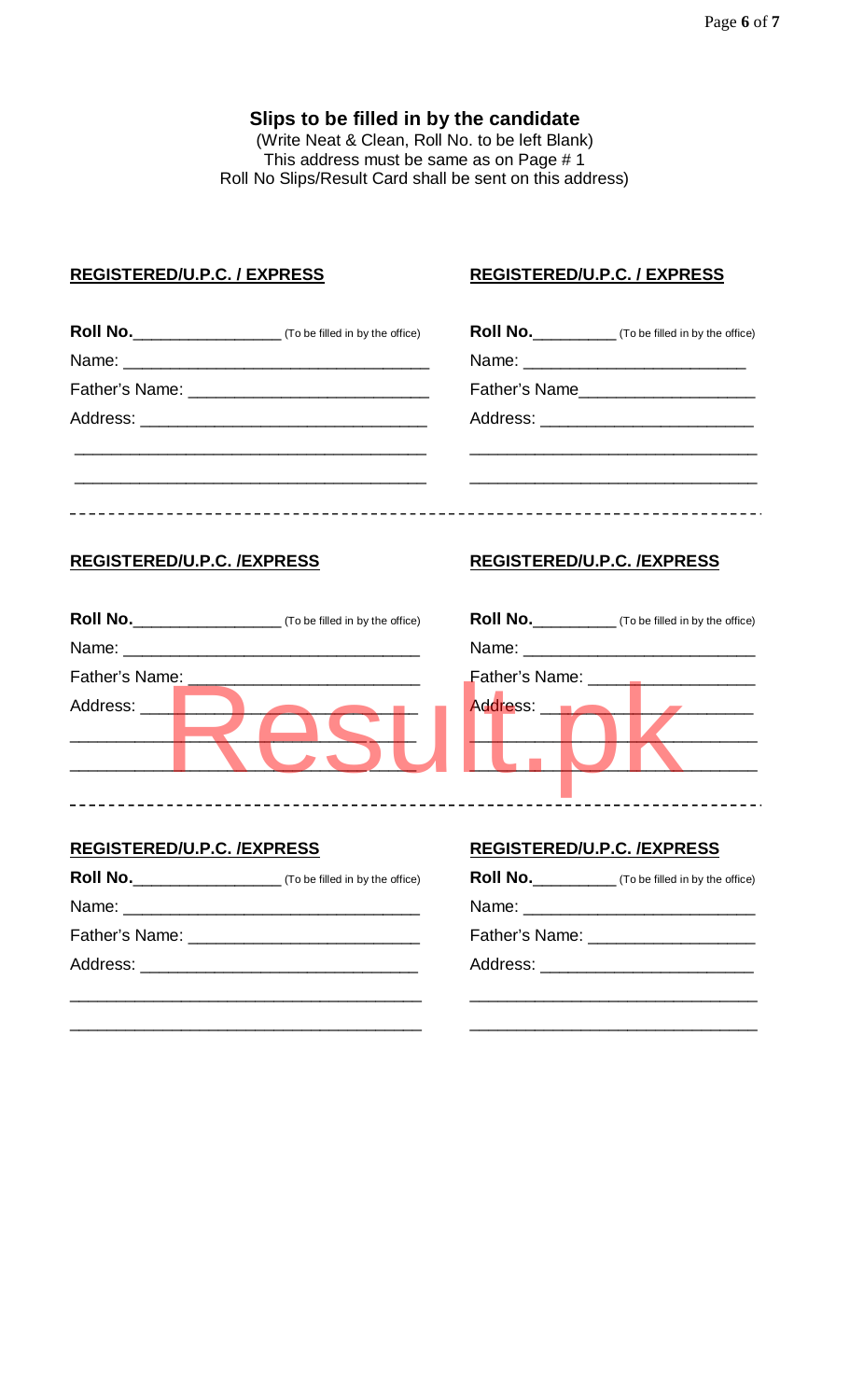## **يونيورى<sup>ن</sup>ى1ن**ى مرگودھا

### <u>ایما ے لایم ایس کا داخلہ فار مکمل کرنے کے لیئے ضروری ہدایات</u>

<u>ئی اے انی ایس ی یا مسادی امتحان پاس کرنے کے ایک سال بعد ایم اے لایم ایس ی پارٹ دن اورد دسال بعد ایم ایس کی کارٹ دی کے ایران دن+</u>  $-1$ <u>یارٹ ٹی) کا متحان دیا جاسکتا ہے۔</u>

2 <u>ایمارے لایمالیں کی پارٹ ون کے متحان میں پیلی ایشرکت کے ایک سال بعدایمارے لایم الیں کی پارٹ ٹوکا متحان دیا جاسکتا ہے</u>

3 ۔ داخلہ فارم مع مجوزہ امتحانی فہمی، مقررہ تا ریخ اشیڈول کے مطابق دنتر میں وصول ہونا ضروری ہے ۔

4 \_اميدوار دا غله فارم ازخود پُرکر کےاپنے دیپخط کر سےاور ہرلحاظ سے تعلمان اس سے تعلیمات شرور مع ضروری دستاویز اسے سنروارامتحانات یونیو رسمی میں سرکودھا کے پاس دستی یا مذِ ریعہ ڈاک مقررہ تا ریخ تک دصول ہوماضر وری ہے ۔ناسمل فارم قبول ندکیا جائے گا ۔اورمستر دکر کے آپ کا پھراورنقصان کی ذمہ داری امیدوار پر عائد ہوگی۔ 5۔داخلہ فارم میں واضح طور پرتجریر کریں کہ آپ نے ایم اے لایم ایس سی کا پہلاسالا نہ یا دوسر اسالا ندامتحان دیناہے۔

6۔داخلہ فارم کے متعلقہ کالموں میں اپنا م اورولدیت بی اے اپی ایس سی کسی سیند کے مطابق صحیح کرونگر میں جی کروانے پر قانون کے مطابق دریتی ہوگی۔ 7۔ رحٹریشن کے کالم میں مرکودھا یونیوریٹی کا رحشریشن کریں۔اگر پہلے رحٹریشن نہیں ہوئی تو دعاءہ وہ رحشریشن فیں بھی جمع کرائیں ۔ صوبہ پنجاب سے باہر کے مستقل رہائتی امیدواران -/1500 روپا ضافی پروٹی حدودفیس چیخ کرائیں۔اورعلا قائی یونیورٹی N.O.CK مہیا کرتا ہے <mark>لیا اسے الیالیسی کا ایم ایس کی اکوئی دیگر امتحان پہلے</mark> حسمی اوریونیورٹی میں دیاہے یا پاس کیاہ تو اس یونیورٹی کے جاری کردہ اصل مائیکریشن ٹی دائر کی کی تھائی کی اعلاقارم کے ساتھ ٹسلک کریں۔ یعورت دیگر

### رول ٹمبرسلپ جاری ٹیس کی جائے گی۔ 8۔داخلہ فارم کے متعلقہ کالم میں شہرکانا م جہاں امتحان دیناہے تر پر کرتے ہیں کہ میں اس دار کر کے دوران پر ری ریس میں این پر اس کے متعلقہ کا کہ پھی قریبی سنٹرالا ٹ

کرنے کی مجازیے۔

9۔داخلہ فارم سے حتفلہ کالم میں بی اے انی اس کا امتحان پاس کرنے کارشی پیچا ہو کہ کرنے کی اس کی اس کے ان کے انداز<br>اتحارثی بی سے تعدیق سے ایم اس کی ایم اس کی استحان میں تعدیل ہو گیا ہے۔ اس کے اس کے ایم ایم کی اس کی اس کے تعد

(فو ٹو کا پی قائل قبول نہ ہوگی )وا جبات پور سے پی زکرانے کی صورت میں فارم داخلہ مستر دکر دیا جائے گا۔ورکوئی عذر قائل قبول نہ ہوگا۔

12 \_تمام|میدواران ( طلباءاطالبات )مقررکرد ہ چکہوں پرمصدقہ پاسپورٹ سائز کی تقلین تصاویر کوئی سے چیپال کریں اورقو می ثانتی کارڈ کی فوٹوکا پی تصدیق شدہ داخلہ فارم کے ساتھ مسلک کریں۔ 13 ۔میدوا ران مضامین ارپہ چوں کا صحیح انتخاب مسلیدہ میں کے مطابق کریں ۔ غلط شرکت پر بتائج کی ذمہ دا ریا میدواران پہ ہی عائدہوگی۔

14 - يونيو ريحى كى اجازت كے بغيرا ميدوا رندوا لائے شروامتخانى سنشرتيد بل كرسكتا ہے جو روگر کر سا سے اسل سے بغيرا ميدوارامتحان ميں شركت كااہل ندہے۔ 15 ـ يا در ہے کہ دوران امتحان ما جائز ذرائع اختیارکرنا ،الا ئے شدہ میں از کرنا ،امیدواران کو مدد دینایالیہا بشرورفل کرنا مس کنڈ کٹ کا ارتکاب،اسلحدلانا ، واک آؤٹ کرنا یا دوسروں کو ا کسانا جواني کاني وغیر ه پخصوص نثان لگانا اور پختيبن کے نام انکار تا میں اس کی اس کے ان کی اس کا میں کاروائی کامجاز ہوگا۔کسی ابہام کی صورت میں امیدوارا پی سیٹ پر کھڑاہوکراظم مرکز کواپی شکائت۔ ہے آگاہ کرے۔

16 - جواني كا پي/اضافي هيٺس كي مخصوص تبكه پرسوالات حل كرنے سے پيشتر اميدوارصرف اپنا راہم پر لفظوںاور بندسوں ميں لكھے۔

17 ۔دوران امتحان ہاف ٹائم گز رنے کے بعد ہی امیدوارسنٹر حیوڑ نے اورسوالیہ پر چہ ہمراہ اسے کرنے کا انکا ارتکا ب کرنے پر ناظم امتحانات،انسپکڑھنر ات اور یونیورسٹی انظامیہ کامچازافسر حنقلہ امیدواران کوامتحانی مرکز سے با ہرنکال سکتاہے۔

18\_ايم اسے اايم اليں كا پارٹ ٹو كے ساتھ پارٹ ون كے فيل شدہ پر چوں كاا حمان درجے والے اميد واران دونوں احمانوں كے ليۓ عليھ وعليھ وداخلہ فارم اورفيس جمع كروائميں اور پارٹ ٹوکرفارم کے ساتھ پارٹ ون کارزلٹ کارڈ ضرورمسلک کریں۔ایم اے ایم ایس ی کمپوزٹ (پارٹ ون + پارٹ ٹو) کا متحان دینے کے خواہشمند أمیدواران ایک پی دا خلہ فارم استعال کریں اور کمپوز ٹامتحان کی تقرر کر دہ داخلہ فیس جمع کروا تھی۔ 19 \_ داخلہ قارم کے ساتھ کمپیوٹرائز ڈتومی شاختی کارڈ کی تقعدیق شدہ فوٹو کا پی ضر ورمنسلک کریں ۔

مند رحيد بالا مبيايات ميں نے بغورملا حتكہ كر لي بيں ـاور ميں ان ہدايات اورتو ائد دضوابيا پر عمل درآمد كروں گا كروں گى ۔